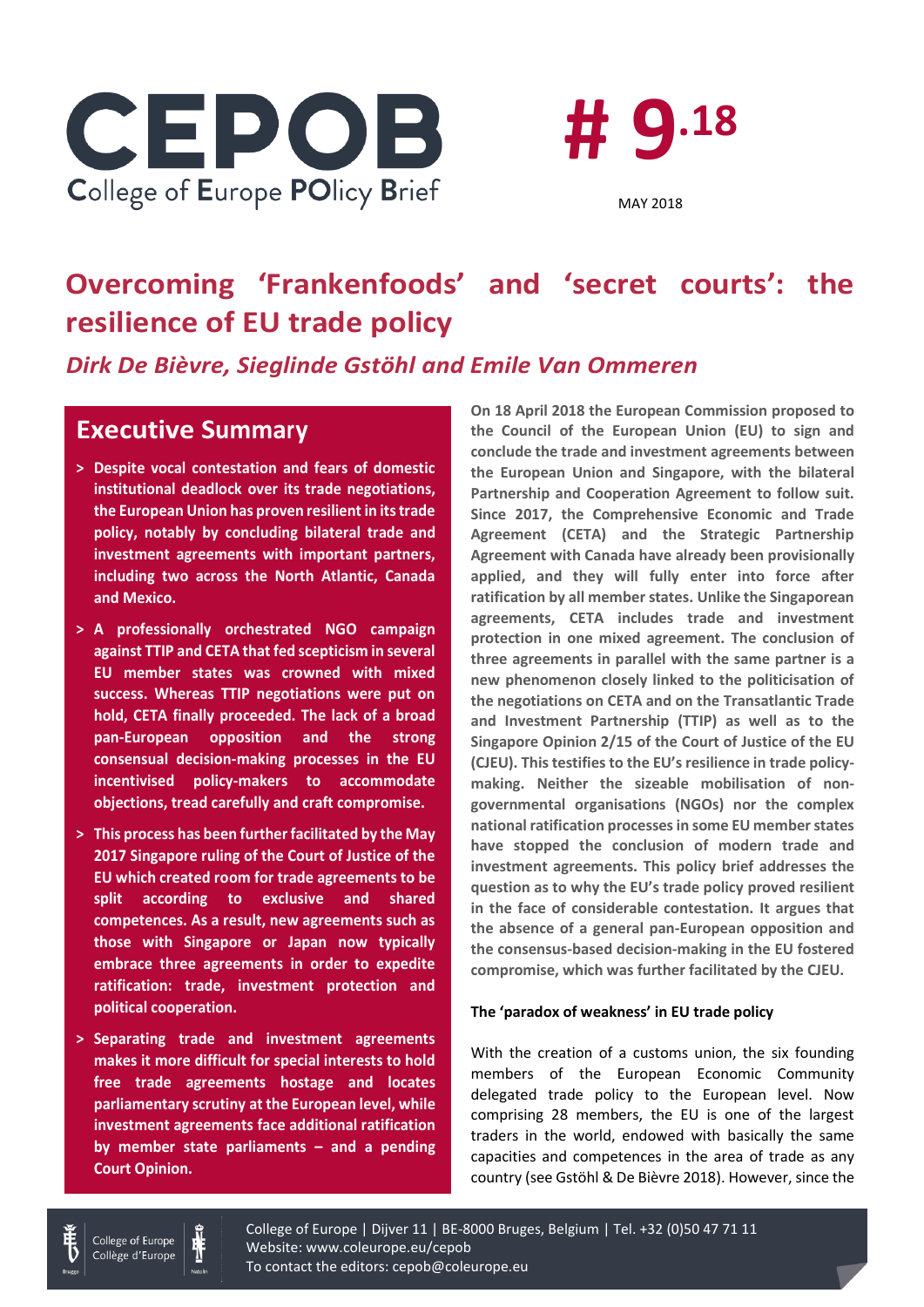EU is not a country, its role in global trade politics is sometimes misperceived or underestimated. For instance, the newly elected US President Trump wanted to 'do a trade deal' with Germany to reduce the 'massive' trade deficit of the US with Germany. Chancellor Merkel and other officials repeatedly explained that German trade is in the hands of Brussels, not Berlin. In the end, President Trump exclaimed he would then do a deal with the EU.

Dealing with the EU can be quite excruciating. On the one hand, consensual EU politics may ultimately lead to deadlock if agreement among its member states cannot be reached. On the other hand, the EU may come out strong *because of* consensual politics. The permanent scrutiny by member state representatives and their domestic constituencies can reduce the EU negotiator's autonomy, yet strengthen her bargaining power, giving rise to Schelling's famous 'paradox of weakness' (see Meunier 2005; Dür 2007 for an application to EU trade policy).

Historically, the EU's trading partners have often sighed at the toughness of its bargaining stances, experiencing that it is almost impossible to outwit a European chief negotiator (Paemen & Bensch 1995). The strong position of the EU is reflected in its successful attempt to get the Doha Development Round off the ground after the Seattle impasse in 1999, notably by offering least developed countries tariff-free access to its internal market (Poletti 2010). In addition, the EU has been able to negotiate and conclude free trade agreements (FTAs) with large trading partners such as South Korea, Canada, Japan and Mexico.

The contrast between the recent failure of TTIP and the successful conclusion of CETA offers an interesting opportunity to analyse the EU's resilience, given the similarities in partners, ambition, scope and mobilisation patterns for and against these treaties. Of course, it could simply be argued that the neo-mercantilist US administration under Trump froze the negotiations, while the centrist Trudeau government in Canada wanted to settle the details. Yet, in the EU it looked very much as if at least a minority of member states was going to block both the CETA and TTIP negotiations. In the end, CETA was concluded, is already under provisional application, and looks set to obtain national parliamentary approval.

How did the EU manage to cope with public contestation and internal resistance in transatlantic trade? The policy brief discusses the role of politicisation of civil society and the question of who is in control institutionally, including the effects of the CJEU's Opinion 2/15, before outlining relevant policy implications.

#### **NGOs: fuelling fears of 'Frankenfoods' and 'secret courts'**

Both TTIP and CETA were characterised by an abolishment of almost all tariffs on goods, the liberalisation of a number of services, foreign direct investment (FDI), public procurement and intellectual property rights, a large regulatory trade agenda, and the intention to include investor-state dispute settlement (ISDS). The EU has been a prominent advocate of regulatory cooperation and 'behind-the-border' issues ever since the 1994 Uruguay Round Agreement.

Business support for both TTIP and CETA was strong and almost unanimous in the EU, ranging from manufacturing and services sectors to a remarkable degree of consensus in the agricultural sector. It no longer pitted those sectors competing with imports, like agriculture, against those eager to acquire foreign market access, such as exporters of pharmaceuticals. This new interest constellation has often been explained by the already low average tariff levels, a common desire to tackle regulatory issues, and the increased political power of sectors highly integrated in global value chains (Baccini, Pinto & Weymouth 2017).

However, public resistance increased in the course of professionally run contestation campaigns by NGOs, especially from Germany and Austria (such as Attac, Campact, Foodwatch, Global 2000 and Mehr Demokratie). By contrast, public opposition in Southern and Eastern EU member states was much less pronounced. As shown by Dür and De Bièvre (2007), civil society organisations need to espouse extreme positions and 'flash campaigns' on trade to mobilise public opinion, in an effort to impact policy and foster their own survival by attracting supporters. The NGOs successfully created the image of a pan-European civil society uprising against the new trade politics of regulatory cooperation and investment rules. Their campaign relied on four 'work horses', among which fuelling fears of unhealthy 'Frankenfoods' and 'secret courts' in order to grasp public attention.

First, NGOs took aim at allegedly lower food safety standards across the Atlantic. They pointed to chlorinated chicken as typical examples of more limited US health and safety standards, while remaining silent about the questionable practice of treating chicken meat with antibiotics or washing pre-packed salad with chlorine in Europe. Certain traditional European cheeses (e.g. unpasteurised ones) are prohibited in the US because they are considered a health hazard.

Second, and similarly, NGOs warned that TTIP (and potentially CETA) would open the door for the unlimited and unchecked importation of genetically modified



College of Europe Collège d'Europe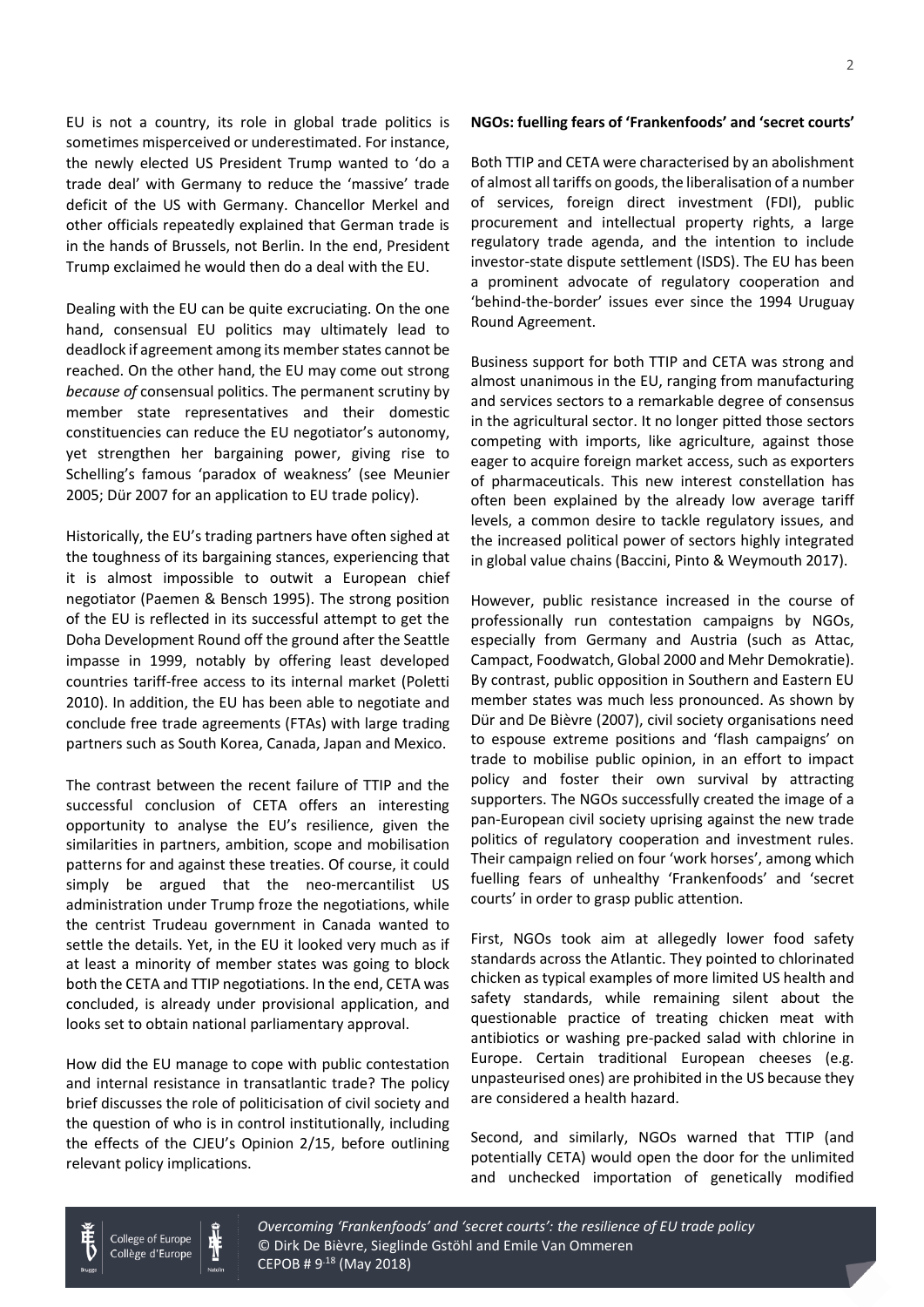organisms (GMOs), despite the fact that the authorisation of the use and sale of GMOs is regulated by EU internal legislation. Also hormone-treated beef currently is, and will remain, banned by EU legislation. No treaty with the US would change these EU rules, and political resistance against GMOs in Europe has been extraordinarily stable over time.

However, NGOs were able to generate fears that the US would use the transatlantic trade agreements to pry open the EU market to 'Frankenfoods' like hormone-treated beef, chlorinated chicken and GMOs. The different societal preferences and the allegedly different risk assessment approaches were furthermore suspected to lead to a risk of regulatory chill, inhibiting governments from regulating in the public interest for the sake of promoting transatlantic convergence and trade.

Third, NGO campaigners took aim at the form of negotiations by accusing the European Commission of not being transparent. The Commission had actually repeatedly proposed to make the negotiation mandate publicly available and even wanted to publish draft negotiation texts. A minority of EU member states blocked the former until October 2014 (although the mandate text had already been made public via Swedish transparency legislation), and the American side resisted the latter. Still, for public effect, NGOs framed this as a result of the Commission's unwillingness to be open and transparent. In addition, there were concerns that making TTIP a socalled 'living agreement' would allow a newly created joint regulatory cooperation body to take decisions beyond democratic control. Yet, although regulators can identify new areas for convergence, they cannot circumvent parliamentary oversight.

Fourth, for the first time, NGOs took aim at ISDS, depicting its inclusion in trade agreements as 'secret courts' and a 'Trojan horse', in which multinationals would undermine state sovereignty to an unprecedented degree. When the European Commission, after a broad public consultation, proposed a reformed, more transparent and more independent Investor Court System (ICS), NGO campaigners did not see this as a victory but stuck to outright rejection. They did so despite the fact that noninclusion of the ICS would leave the old ISDS system in the members states' Bilateral Investment Treaties (BITs) in place. The anti-ISDS movement gained a lot of support, especially when American multinationals were portrayed as the new rule-makers in the world economy. This also helped the anti-CETA campaign, picturing ISDS in the EU-Canada agreement as a 'back door' for US multinationals to sue the EU trough their Canadian affiliates.

> College of Europe Collège d'Europe

NGO campaigners thus professionally and strategically sharpened their stances in order to catch the larger public's attention. Much of the campaign was organised, financed and coordinated by well-endowed German NGOs, and to a lesser extent in Austria, Belgium and the Netherlands. Other countries, especially in Southern Europe, were rather annoyed about the endangerment of potential market access and regulatory convergence and battled quietly to keep TTIP and CETA negotiations on track. As NGOs had spread uncertainty among trade union members and social-democratic voters in several North-Western European countries, business representatives that had to some extent supported the inclusion of a more transparent form of investment arbitration, started advocating to ditch investment from the transatlantic trade agreements in order to save them.

Nonetheless, public opinion moved from indifference or diffuse consent to outright opposition, mainly in the abovementioned core campaign countries. Many policymakers also believed that the backlash against trade agreements was part of a broader societal trend towards populism, euro-scepticism and anti-globalisation sentiment in a world of complex crises.

In the case of TTIP, the EU was for the first time negotiating bilaterally (and not multilaterally) with a partner of equal market size, which had consequences for its bargaining leverage. Yet, why was domestic resistance stronger in parts of Europe than in North America when it comes to NGO campaigns? Whereas in Europe thousands of protestors demonstrated in the streets, the STOP TTIP campaign of American NGOs took mainly place online and was then picked up in the US presidential campaigns as well. Buonanno (2017) argues that the bigger opposition to TTIP can be traced to the European Commission's employment of myths about  $a$  – more – social and green Europe in a process of 'othering' the US. Anti-Americanism was fuelled, especially in Germany, by the erosion of trust resulting from US foreign policy decisions such as the Iraq war, spying operations by the National Security Agency, mistrust of the market dominance of US internet giants, and the 2008 financial crisis that was perceived to have its origins in the US (Mayer 2015). This helps explain why the negotiation of similar agreements with other big trade partners have faced little public attention and criticism in the EU. Japan is today – unlike in the 1980s – not perceived as a threat in Europe and its negotiations with the EU have gone almost completely unnoticed (Suzuki 2017).

#### **Member states: controlling EU trade negotiations**

The European Commission's 2015 'Trade for All' strategy had to some extent taken criticism on board (European

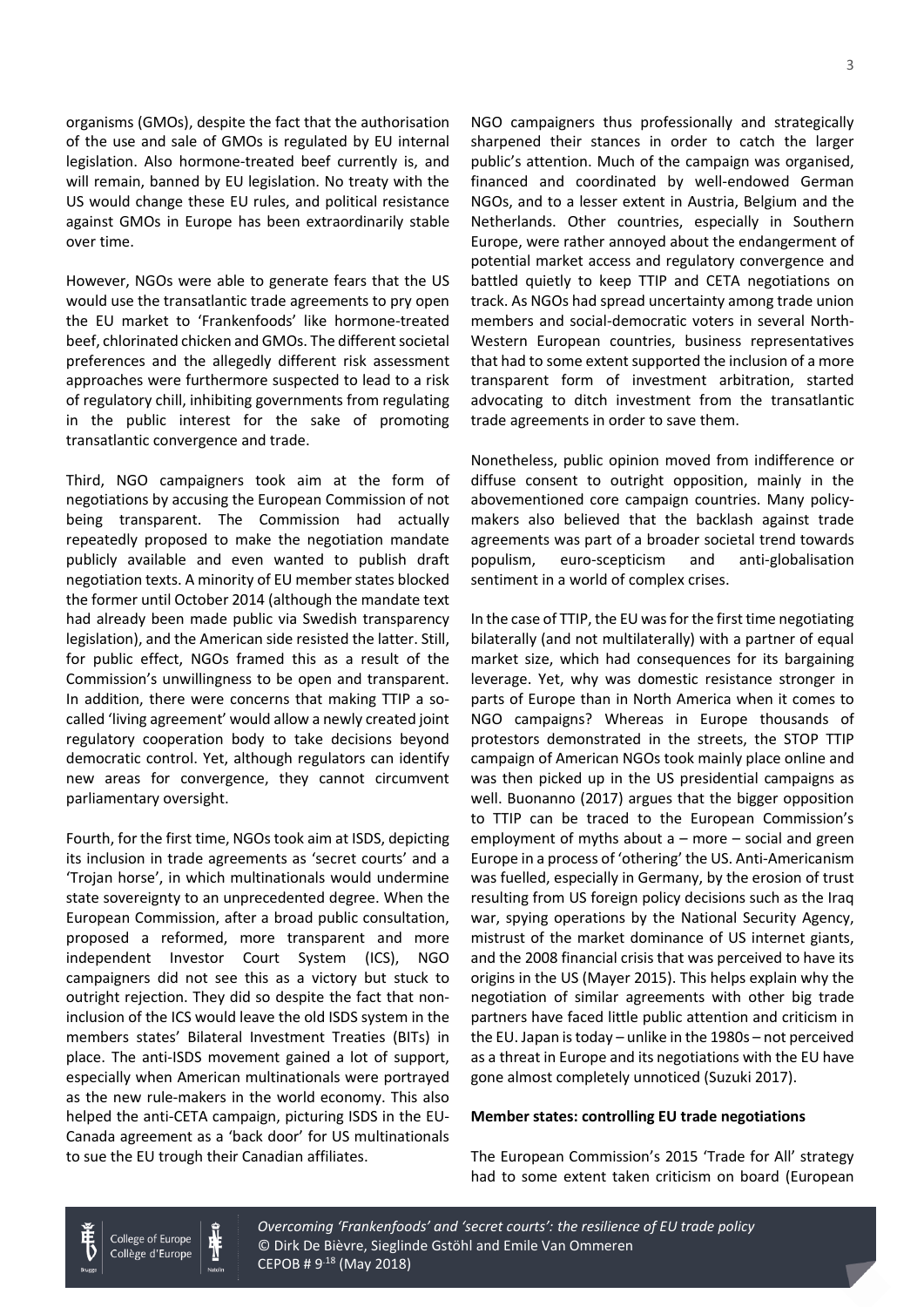Commission 2015). First, in order to increase transparency, the Commission has been publishing virtually all EU positions, starting with breaking the opposition by a minority of member states against the declassification of the TTIP negotiation mandate. Second, it proposed to replace the ISDS mechanism by a new permanent Investment Court System that works with publicly appointed judges, an appeal instance and clear rules. Third, with regard to regulatory cooperation, the strategy states that no trade agreement will ever lower levels of regulatory protection and that the right to regulate will always be protected.

A more pressing need to accommodate contestation came from the extraordinarily consensual decision-making procedure of the EU, which *de facto* requires all members to be on board. Indeed, despite a negotiation mandate agreed unanimously by all member states, parliamentary majorities in some countries, like those in Germany and France, demanded to categorise CETA as a mixed agreement. An agreement becomes mixed when it contains elements that fall under the exclusive competence of the EU as well as elements for which also member states hold competences. Such agreements then necessitate ratification by the relevant EU institutions – the Council of the EU and the European Parliament – *and* by the parliaments of the member states.

This move was necessary to secure support of, among others, the German governmental coalition, whose representative in the Council of the EU often holds a pivotal vote tipping the balance in favour or against. The German Minister of Economic Affairs and then president of the SPD, Sigmar Gabriel, saw his own party members at loggerheads over CETA and TTIP. By involving their parliaments, the German and other governmentsimposed executive discipline on their parliamentary majorities, kept TTIP and CETA negotiations on track, and limited the room for manoeuvre for the Commission negotiator.

This also strengthened the bargaining power of the European Commission, as it had to ask Canada for changes to CETA even when that treaty had already been initialled. As the Canadian side was keen enough to retain the benefits of the agreement, it agreed to the alteration. Given the lower eagerness to conclude a TTIP in American politics, which already emerged during the presidential election campaign, such concessions were not forthcoming in the US, even before the TTIP negotiations were interrupted.

Little did EU negotiators realise that asking for national parliamentary approval would also give regional Belgian parliaments a veto power under the country's constitutional laws. The minister-president of the Walloon government, Paul Magnette from the Socialist Party, seized the political opportunity by threatening to block CETA as long as ICS remained part of the agreement and as long as a number of further reassurances were not included. EU trade policy-makers and observers feared stalemate. Yet after a week of suspense, the red light turned green (Magnette 2017). As part of the compromise reached in October 2016, the EU and Canada issued an interpretative declaration stressing the continued right to regulate in the public interest, the impartiality and fairness of the ICS and their commitment to sustainable development and high labour and environmental standards. Furthermore, the Belgian federal government agreed to request a CJEU Opinion on the compatibility of the ICS with EU law. It did so in September 2017 and Opinion 1/17 is currently pending.

#### **Commission: splitting trade and investment agreements**

When interpreting the application of the Lisbon Treaty with respect to the Singapore FTA, the CJEU in May 2017 clarified in its Opinion 2/15 that the EU holds exclusive competence regarding all matters of trade (CJEU 2017). This includes trade in goods and services (including all transport services), public procurement and energy generation from sustainable non-fossil sources, provisions concerning intellectual property rights, competition policy, FDI, dispute settlement other than non-direct foreign investment, and sustainable development. However, the Court made clear that in two areas these competences are shared with the EU member states: nondirect foreign investment (i.e. portfolio investment) and dispute settlement between investors and states.

On the one hand, the Court's decision thus confirms that agreements like CETA must be considered mixed agreements, requiring ratification by all EU member states (and thus also the Belgian regional parliaments). On the other hand, the Court's Opinion opened up the possibility to split investment protection from EU trade agreements, with the latter being approved in an 'EU-only' procedure. It is important to point out that also the 'EU-only' procedure is highly consensual as it requires a simple majority in the European Parliament and at least a qualified majority, and in practice *consensus approval*, by all member state representatives in the Council of the EU. This dual approach is also the route which the EU pursues for its trade and investment agreements with Japan. While the Economic Partnership Agreement has been concluded, bilateral negotiations pertaining to portfolio investment and investment arbitration are still ongoing and will, if concluded, take the form of a mixed agreement – as does the Strategic Partnership Agreement with Japan.



College of Europe Collège d'Europe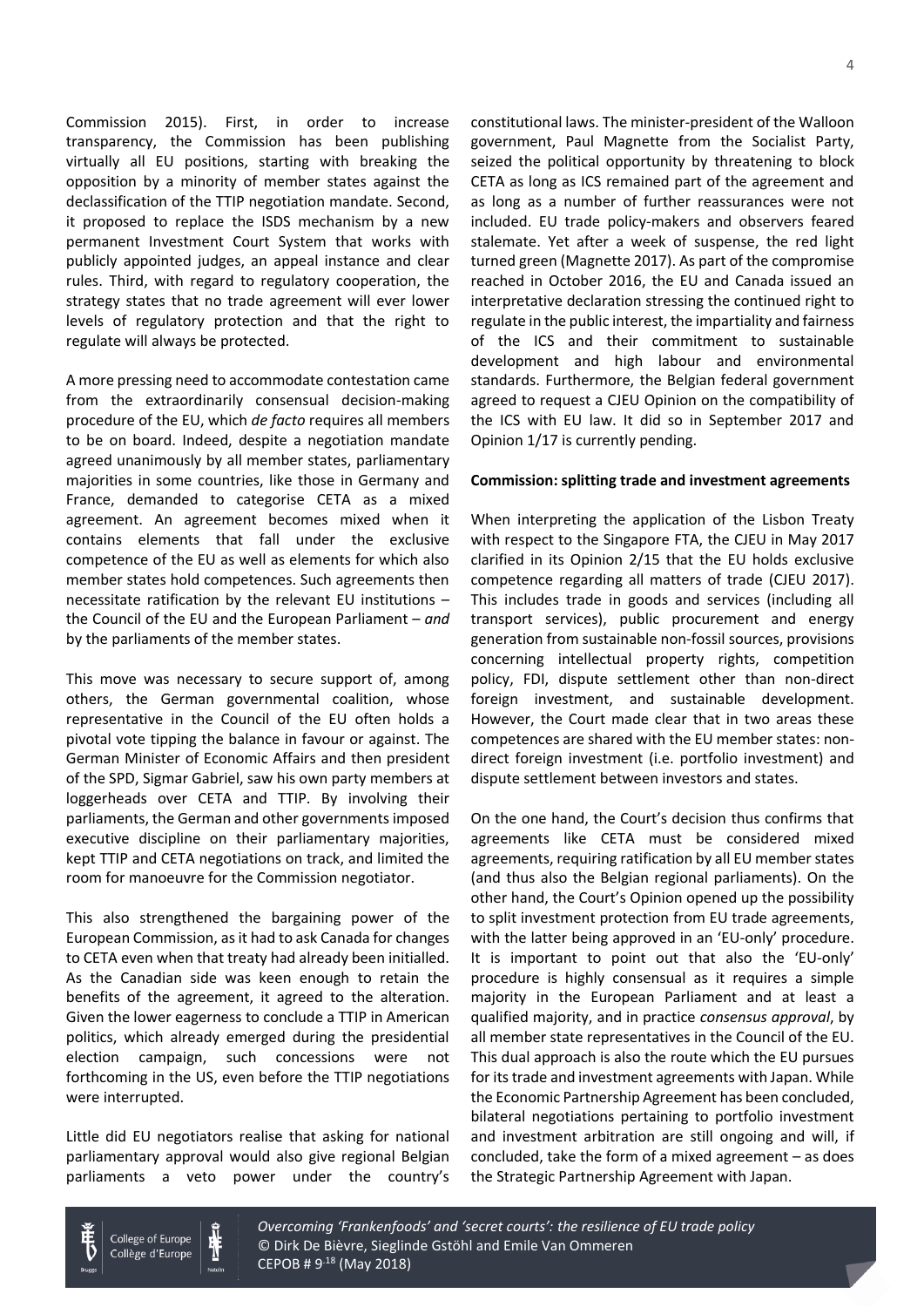#### **Policy implications**

This policy brief examined why the EU's trade policy turned out to be resilient in the face of considerable politicisation and domestic resistance against the transatlantic trade agreements. The active NGO campaign and the high decision-making threshold among member states have not led to a standstill in EU trade policy. In fact, the EU is actively negotiating with a number of countries in order to conclude new agreements, and the 'Trump effect' has even accelerated certain negotiations such as those with Mexico and Japan. We argued that EU trade policy resilience can be explained by the lack of a genuine *pan-European* civil society mobilisation and opposition and by member state control over trade policy because of its consensual decision-making processes.

While politicisation *per se* is not necessarily negative as it leads to more public debate on important issues and potentially even to better solutions, oversimplifications and misinformation can become a challenge, especially in view of the stricter post-Lisbon ratification requirements for EU trade agreements. The clarification of competences by the CJEU generated the option of concluding separate trade and investment agreements to avoid lengthy and complicated ratification procedures for trade deals. This approach of splitting FTAs from broader questions negotiated in parallel has in fact already been practiced with regard to political cooperation agreements.

Several lessons can be drawn from this analysis. First, the anti-TTIP and anti-CETA mobilisation, as opposed to the lack of politicisation against the agreements with Japan, shows that not just the contents of trade agreements but also the (perception of) trade partners themselves matter. Given the US President's erratic trade policy since 2017, as exemplified by his stance on the Trans-Pacific Partnership and threats of 'trade wars', TTIP may in the future well be revived in a slimmed down version that excludes investment protection and arbitration. TTIP under a different name could then still trigger an NGO campaign 2.0, even though at the moment, freer trade appears to be more popular in Europe as a result of Donald Trump's opposition to it. The European Commission and the member states should then be better prepared to communicate their trade policy and its expected impact.

Second, separating investment protection from trade agreements outmanoeuvres in a way parts of the opposition to treaties like TTIP or CETA. Democratic control over FTAs covering only EU competences is carried out by the European Parliament and the governmental majorities in the member states. It ensures an effective trade policy and makes 'involuntary defection' in the ratification process of FTAs less likely, thus strengthening the Commission's credibility as a negotiator. At the same time, investment protection agreements remain subject to additional ratification (and 'input legitimacy') by national and regional parliaments.

Third, the European Commission now has a more solid legal argument against member states' political pressure to turn a trade deal into a mixed agreement than it did before Opinion 2/15. Moreover, there would no longer be a need for the provisional application of an agreement, which would create more legal certainty. On the other hand, the separate negotiation of stand-alone investment agreements risks weakening the Commission's bargaining leverage if not pursued strictly in parallel with the FTA.

Fourth, a negative Opinion 1/17 of the CJEU on whether the ICS is compatible with EU law would stall the ratification of CETA. Indeed, it may well be that the Court will find that the principle of equality under EU law is violated because foreign investors would have rights which domestic investors do not. Splitting off the investment part would then be a logical solution.

Fifth, in case the ratification of investment protection agreements fails, or the CJEU would consider the ICS not compatible with the EU legal order, the member states could revert to traditional BITs – although this was not the intention of the Lisbon Treaty which had included FDI in the common commercial policy. Compared to the Investment Court System, the ISDS mechanisms in those bilateral treaties are, however, much worse in terms of transparency or protection standards, in particular with regard to societal concerns. Under the post-Lisbon transitional arrangement, the EU member states may under certain conditions still conclude BITs. This could lead to a creeping re-nationalisation which would, however, at least to some extent contribute to avoiding a gap in the protection of EU investments abroad.

Finally, the EU is advocating the creation of a Multilateral Investment Court (MIC), which would address some of the legitimacy concerns faced by ISDS. On 20 March 2018, the Council of the EU adopted and published the mandate authorising the Commission to negotiate a convention establishing an MIC under the auspices of the United Nations Commission on International Trade Law (UNCITRAL). It remains to be seen though how the CJEU will view such a judicial 'competitor', and Opinion 1/17 will be very instructive in this regard.